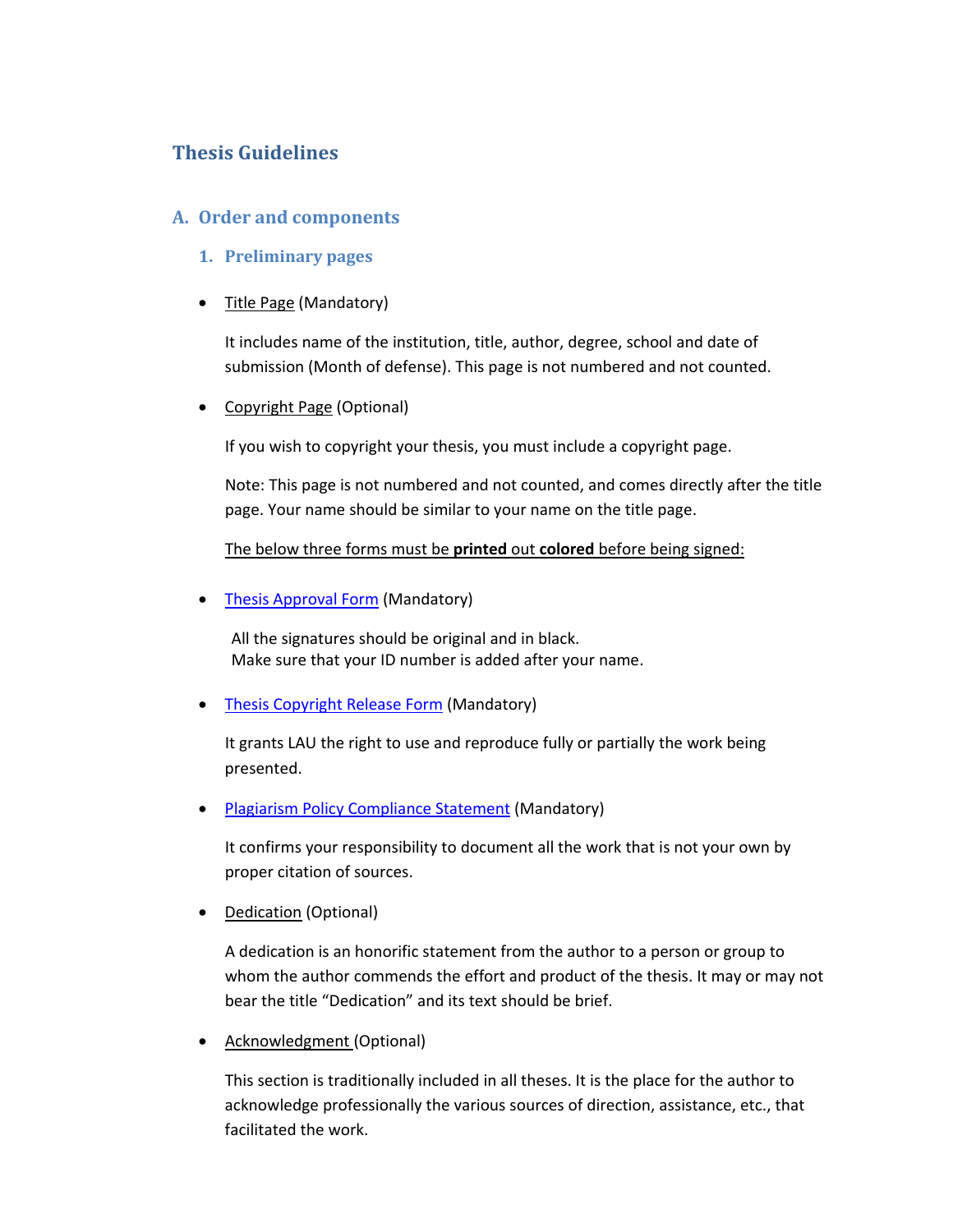### • Abstract (Mandatory)

It summarizes the contents of the document and should include the document full title and the author's full name. At the end of your "Abstract" you are kindly asked to provide a minimum of 5 "Keywords" as index terms that clearly identify and reflect the subject of your document. Capitalize the first letter of each keyword.

• Table of Contents (Mandatory)

It includes all sections, mandatory and optional, that follow the Table of Contents itself.

• List of Tables (If any)

The term tables apply to numerical or statistical data set in vertical or horizontal alignment. If there are tables in your text or appendix, a list must be included. It should include table number, caption and the page number. Its style should follow that of the Table of contents.

• List of Figures/Charts (If any)

It should, as well, include figure/chart number, caption and the page number. Its style should follow that of the Table of Contents.

List of Abbreviations and/or Symbols (If any)

It lists all the abbreviations and/or symbols used in the text alongside their fully written form.

## **2. Body of Thesis (Text)**

The body includes all divisions of the text, such as parts, chapters, sections, and subsections. It may also include parenthetical references, footnotes, or references to the bibliography.

Every new chapter/division should start on a new page.

## **3. Reference Pages**

• References (Mandatory)

The bibliography or reference section should appear before any appendices and should include all cited references. Citations should be listed alphabetically and